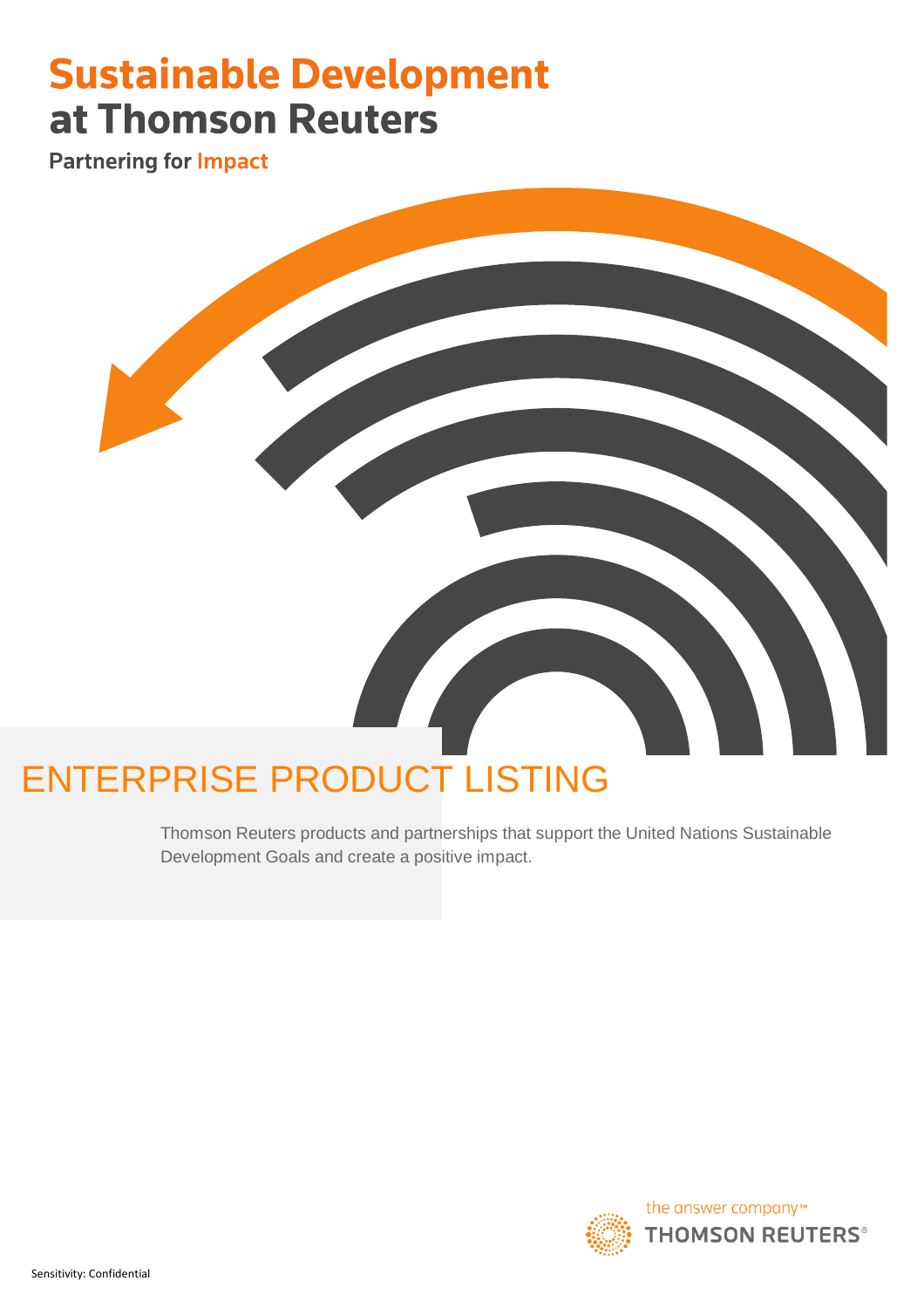# How is Thomson Reuters supporting Sustainable Development through its own products and partnerships?

The following demonstrates how we are creating a social impact and aligning to the United Nations Sustainable Development Goals through a number of our own products and thought leadership.



**End poverty in all its forms everywhere**

# **ALERTNET [BY THE THOMSON REUTERS FOUNDATION](https://www.reuters.com/subjects/AlertNet)**

AlertNet is a free humanitarian news service run by Thomson Reuters Foundation covering crises worldwide.

# **[PLACE BY THE THOMSON REUTERS FOUNDATION](http://www.thisisplace.org/about-us/)**

Reporting that explores the complex social, economic and political effects of inadequate land rights – from environmental sustainability and food insecurity to the potential for conflict and war.

## **[ZILIENT.ORG WITH THE THOMSON REUTERS FOUNDATION](https://get.zilient.org/page/content/passing-the-baton/)**

An online platform building a global network of people interested in resilience, in partnership with the Rockefeller Foundation.



**End hunger, achieve food security and improved nutrition and promote sustainable agriculture**



**Ensure inclusive and equitable quality education and promote lifelong learning opportunities for all.**

# **[9 BILLION BOWLS REPORT](http://reports.thomsonreuters.com/9billionbowls/)**

Thought leadership report on how data is the solution to food insecurity.

By 2050 there will be 9 billion people on the planet, but with food resources struggling to provide the needed nutrition, alternatives need to be sought to feed the world's population.

## **[THOMSON REUTERS AUMENTUM OPENTITLE](https://tax.thomsonreuters.com/aumentum/opentitle/)**

Product within our Tax & Accounting suite.

Partnering with communities across the world to offer a sustainable solution to increase efficiency and transparency on land rights security. By increasing transparency around access and ownership to land, and by providing solutions to maintain clear ownership rights individuals are able to invest in their own agricultural solutions and businesses, creating opportunities in rural communities.

#### **[THOMSON REUTERS LABS](https://innovation.thomsonreuters.com/en/labs.html)**

Thomson Reuters Labs™ in Baar, Waterloo, and Boston collaborate with customers to solve big problems and rapidly prototype and validate solutions using data science and lean techniques. Working with external partners, Thomson Reuters Labs are active members of regional innovation ecosystems, delivering world-class solutions for customers.

## **STEM SKILLS FOR THE NEXT GENERATION**

Thomson Reuters partners with [Girls Make Games](http://girlsmakegames.com/torontoworkshop.html) and [CoderDojo](https://blogs.thomsonreuters.com/answerson/thomson-reuters-hosts-first-girls-coderdojo-london/) to host events in our offices worldwide promoting opportunities for coding, STEM skills and innovation in our next generation of innovators.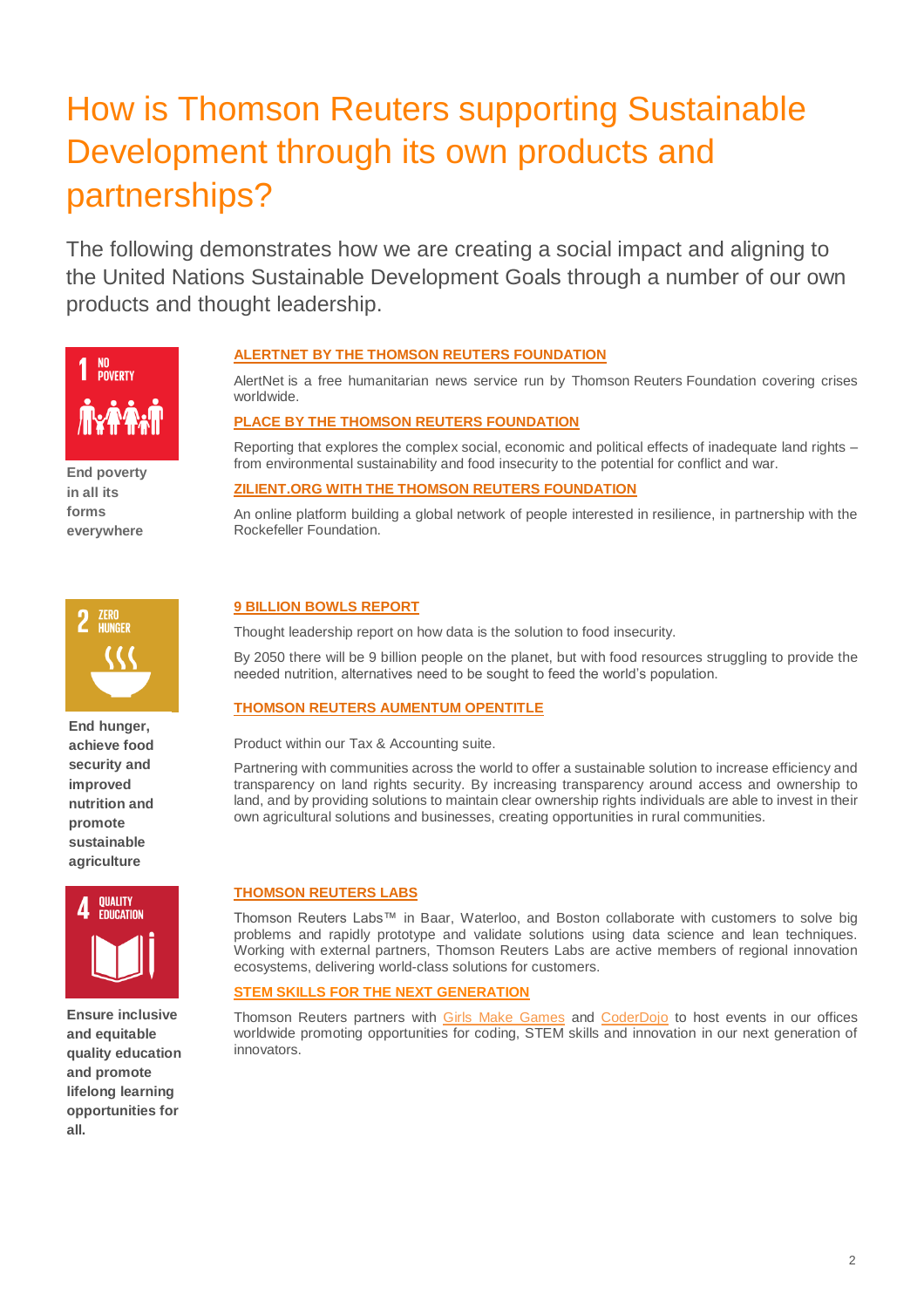

**Achieve gender equality and empower all women and girls** 



**GREEN HOUSE GAS EMISSIONS [AND DECARBONIZATION REPORTS](https://www.reuters.com/media-campaign/brandfeatures/transparency-report/the-pathway-to-leadership-for-carbon-intensive-businesses-feb2019.pdf)**

Trust Conference is committed to finding real solutions to empower women and to fight slavery worldwide. The annual event brings together global corporations, lawyers, government representatives, and pioneers in the field of women's rights and anti-slavery.

#### **[PLACE BY THOMSON REUTERS FOUNDATION](http://www.thisisplace.org/about-us/)**

**[POWERING THE PLANET 2045](https://www.thomsonreuters.com/answers-on/powering-planet.html)**

anthropogenic emissions.

Reporting that explores the complex social, economic and political effects of inadequate land rights – including women's empowerment through land rights solutions.

An enterprise thought leadership piece offering expert perspectives and business insights on how Earth will be powered in the next  $10 - 30$  years. What will be the main sources of electricity as global leaders adjust to government mandates and goals? And how will this impact business growth?

A report that analyzes key trends in top 250 global corporations responsible for 1/3 of annual GHG

# **AFFORDABLE AND CLEAN ENERGY**

**Ensure access to affordable, reliable, sustainable and** 



**modern energy for all** 



**Promote sustained, inclusive and sustainable economic growth, full and productive employment and decent work for all**



**Build resilient infrastructure, promote inclusive and sustainable industrialization and foster innovation**

# **[ONESOURCE NONRESIDENT ALIEN TAXATION](https://tax.thomsonreuters.com/products/brands/onesource/onesource-nonresident-alien-taxation/)**

Tax and Accounting product that offers non-profit organizations and corporations access to updated information regarding nonresident alien taxation reguations to help clients stay ahead of the changes.

# **[THOMSON INNOVATION](https://innovation.thomsonreuters.com/en.html)**

Brings together the world's most comprehensive international patent coverage and the industry's powerful intellectual property analysis tools to create an inclusive and sustainable industrial and innovation development.

#### **[REUTERS BUSINESS REPORT](https://www.reuters.com/finance)**

Delivers fast and inclusive coverage of global business and finance to worldwide media operations. This product also maintains a unique cross-industry perspective to deliver insightful facts.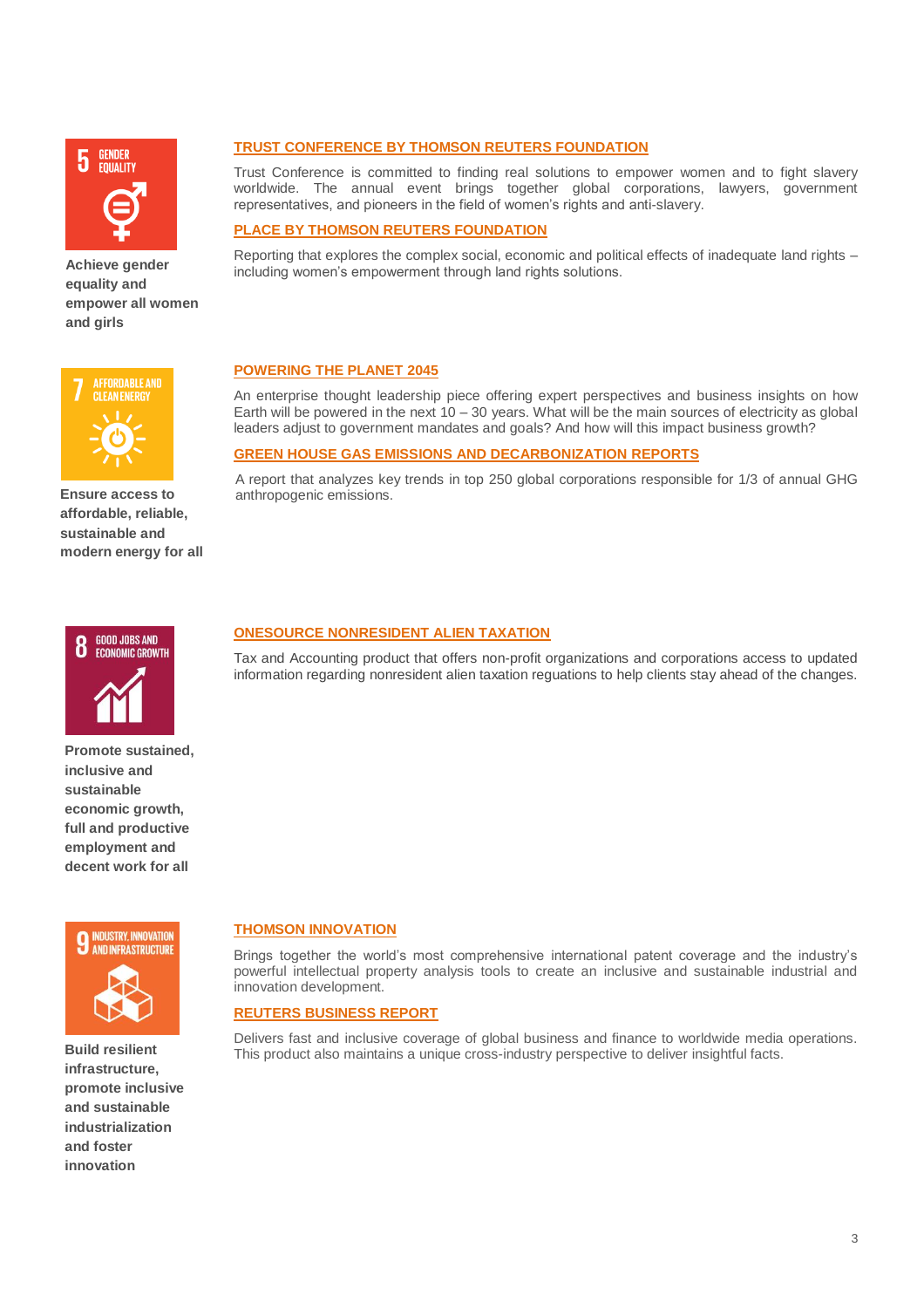

**Reduce inequality within and among countries** 

# **ALERTNET [BY THE THOMSON REUTERS FOUNDATION](https://www.reuters.com/subjects/AlertNet)**

Sharing news, stories and updates on major global events and issues. Many of these stories are not reported widely in mainstream news, raising awareness of the equality gap and struggles of many global citizens.

# **[REUTERS AFRICA](https://af.reuters.com/)**

Available via Reuters World News Express and Reuters Media Express, this product is the only truly pan-African news broadcast, delivering insightful and accurate reporting.

#### **[REUTERS WORLD NEWS SERVICE](https://www.reuters.com/news/world?)**

Complete video coverage of international news

#### **[REUTERS WIDER IMAGE](https://widerimage.reuters.com/)**

A platform to disperse in-depth visual reports from across the world written and edited by Reuters. The product boasts awards for innovation, photojournalism, and design.



**Make cities and human settlements inclusive, safe, resilient and sustainable**



**Ensure sustainable consumption and production patterns**

# **[THOMSON REUTERS AUMENTUM OPENTITLE](https://tax.thomsonreuters.com/aumentum/opentitle/)**

Partnering with communities across the world to offer a sustainable solution to increase efficiency and transparency on land rights security.

## **[PLACE BY THOMSON REUTERS FOUNDATION](http://www.thisisplace.org/about-us/)**

Reporting that explores the complex social, economic and political effects of inadequate land rights – from environmental sustainability and food insecurity to the potential for conflict and war.

# **[ANSWERS ON MODERN SLAVERY IN SUPPLY CHAINS](https://www.thomsonreuters.com/answers-on/modern-slavery.html)**

Report and insights on Modern Slavery and how Thomson Reuters tools and solutions can support transparency and ethical business decisions:

- Modern slavery and modern solutions
- What you need to know about antislavery regulations
- A roadmap to reducing risk
- Antislavery solutions across your business

# **[THOMSON REUTERS FOUNDATION STOP SLAVERY AWARD](http://www.stopslaveryaward.com/)**

The Stop Slavery Award is an initiative by the Thomson Reuters Foundation, and an action resulting from the 2015 Trust Women Conference. The Award recognises companies that are taking concrete initiatives to eradicate modern-day slavery from their supply chains.

#### **[THOMSON REUTERS FOUNDATION NEWS TRAFFICKING COVERAGE](http://news.trust.org/trafficking/)**

We shine a light on human trafficking, forced labor and modern-day slavery.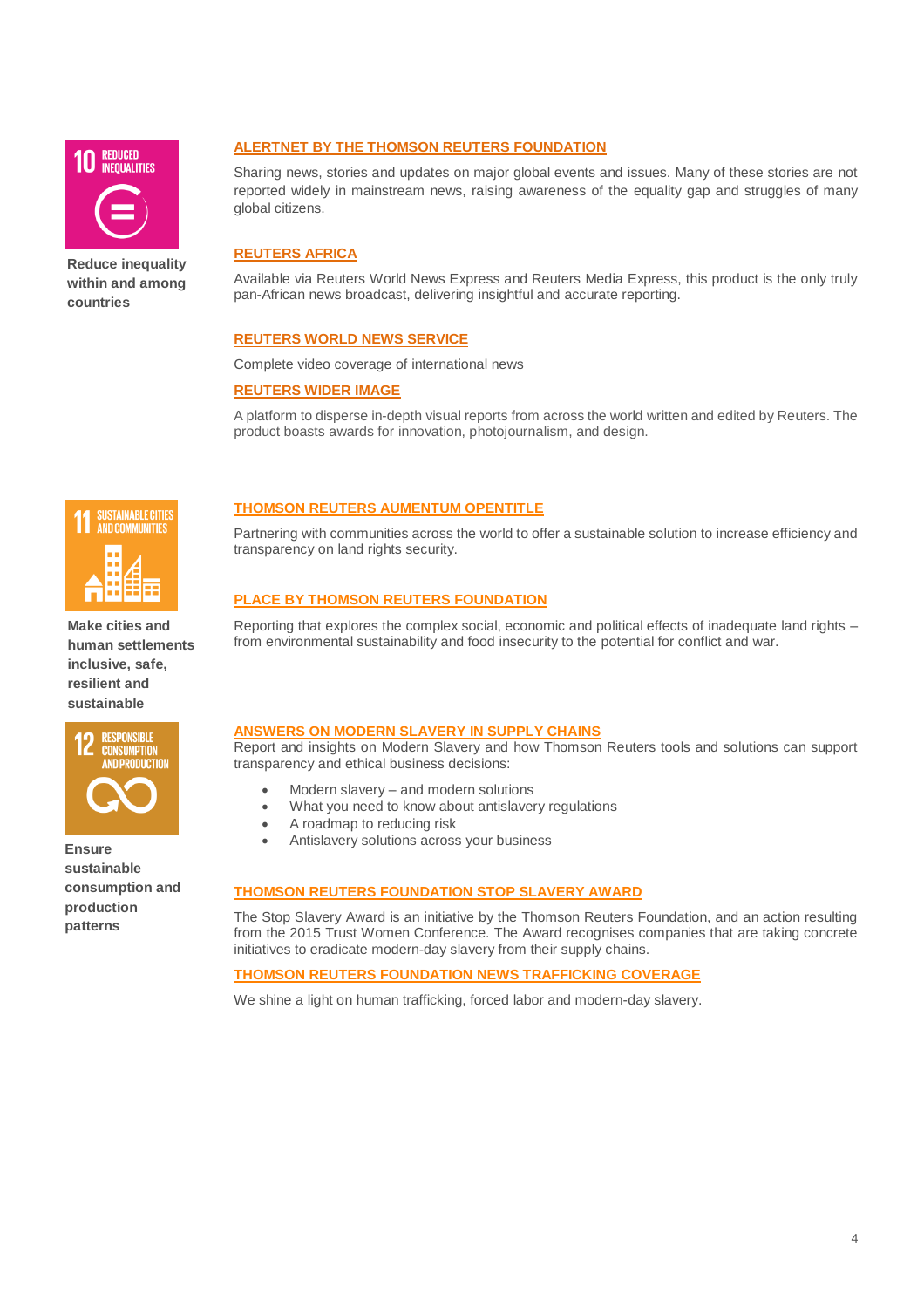

**Take urgent action to combat climate change and its impacts** 



**Protect, restore and promote sustainable use of terrestrial ecosystems, sustainable manage forest, combat desertification, and halt and reverse land degradation and halt biodiversity**



**Promote peaceful and inclusive societies for sustainable development, provide access to justice for all and build effective, accountable and inclusive institution at all levels**

# **[REUTERS NEWS](http://uk.reuters.com/news/environment)**

Latest news, insights and updates from around the world on climate and the environment. Raising awareness of the latest stories and developments.

# **[UNITED NATIONS FOUNDATION](https://unfoundation.org/)**

With collaboration from the United Nations Foundation, this product delivers intensive training programs to provide journalists and communication specialists with the correct education forums they need to understand the complex issues surrounding climate change and sustainability.

# **GREEN HOUSE GAS EMISSIONS [AND DECARBONIZATION REPORTS](https://www.reuters.com/media-campaign/brandfeatures/transparency-report/the-pathway-to-leadership-for-carbon-intensive-businesses-feb2019.pdf)**

A report that analyzes key trends in top 250 global corporations responsible for 1/3 of annual GHG anthropogenic emissions.

#### **[REUTERS INNOVATIONS VIDEO ONLINE](https://www.reuters.com/video/innovations)**

Focuses on changes within science and environmental news landscape regarding climate change, alternative energy, and sustainable community and industry development. Employs a visual aspect to encourage and implore viewers.

#### **[REUTERS ENVIRONMENTAL ONLINE REPORT](https://www.thomsonreuters.com/content/dam/openweb/documents/pdf/reuters-news-agency/environmental-online-report.pdf)**

Provides access to Reuters news coverage of global environmental reporting, which includes topics like climate change and habitat loss to topics like technological advances and regulation.

#### **[CONVENE](https://info.convene.thomsonreuters.com/en.html)**

App for live events that provides access to digital versions of all conference-relevant information previously dispersed on paper. This mobile app creates a way to attend conferences in a more sustainable manner while ensuring ease of access for all attendees.

# **[THOMSON REUTERS CLEAR](https://www.thomsonreuters.com/en/products-services/legal/corporate-and-government-practice/clear.html)**

Legal product to help US investigators access real time data in order to solve crimes and seek justice.

In action at the NFL Superbowl: Using intelligence gleaned from Thomson Reuters as well as undercover investigators, law enforcement agencies conducted an investigation into human trafficking, which led to the recovery of nine victims, including three under the age of 18.

#### **[TRUSTLAW FROM THOMSON REUTERS FOUNDATION](http://www.trust.org/trustlaw/)**

Pro-bono legal service connecting the world's lawyers with global NGOs and social enterprises to offer in-kind legal support.

#### **[LEGAL EXECUTIVE INSTITUTE](http://legalexecutiveinstitute.com/)**

The Thomson Reuters *Legal Executive Institute* brings together people from across the legal industry to ignite conversation and debate, make sense of the latest events and trends, and provide guidance as you confront the opportunities and challenges that these changes present.

## **[REUTERS NEWS TRACER](https://blogs.thomsonreuters.com/answerson/making-reuters-news-tracer/)**

The veracity of news and the integrity of information and sources have been making headlines of their own lately. As a leading global news organization, Reuters is founded on trust and accuracy.

Reuters News Tracer is an intrapreneurial partnership across teams within Thomson Reuters with relevant expertise and skills, Reuters and our enterprise technology professionals produced Reuters News Tracer™, allowing journalists to spot and validate real news in real time on Twitter®.

#### **[LAWTEL](https://www.lawtel.com/Login?ReturnUrl=%2fLogin.aspx)**

An online research service that delivers fresh results of legal news by boasting same day coverage of significant cases and practical precedents.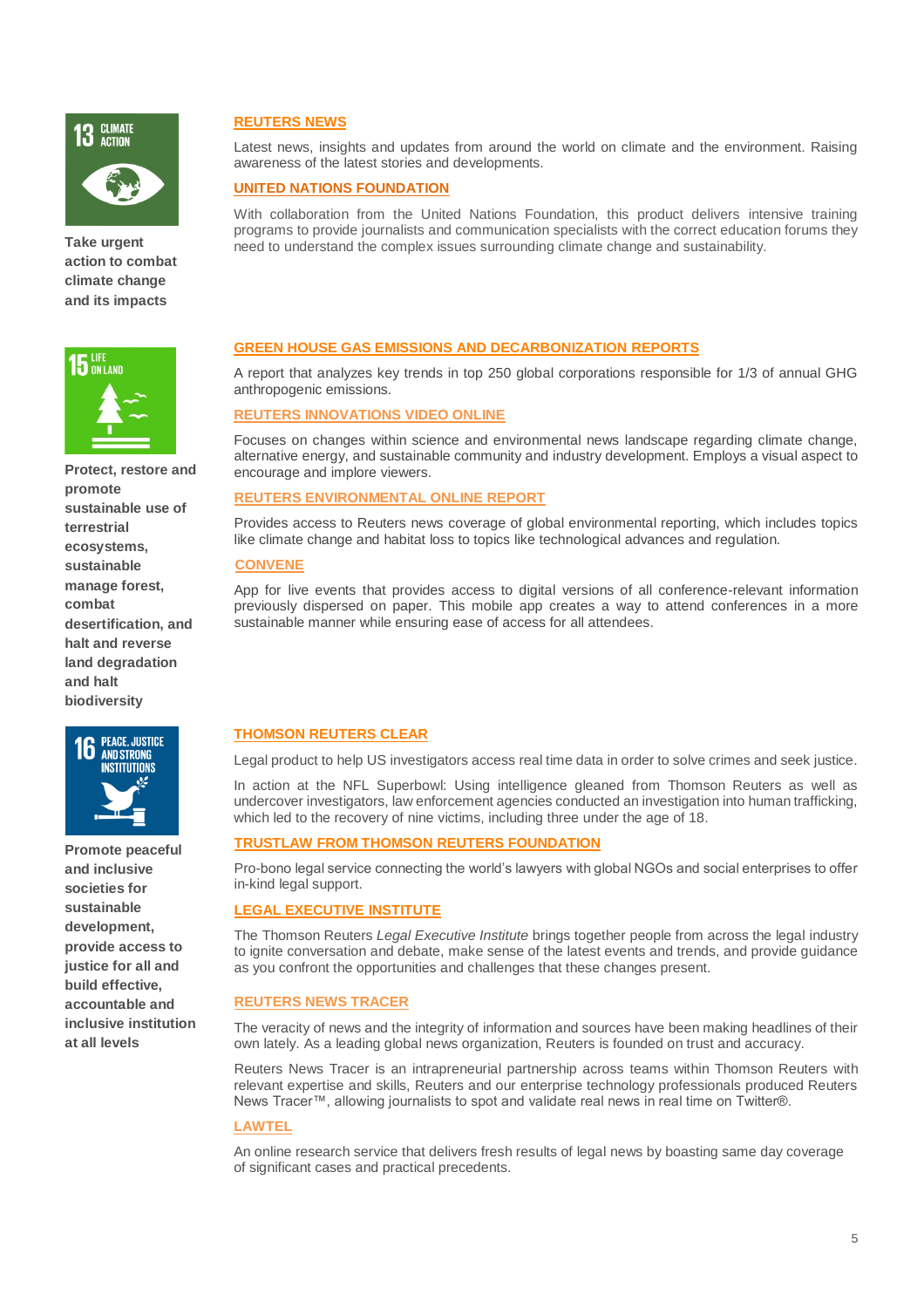

**Strengthen the means of implementation and revitalize global partnership for sustainable development.** 

# **[THOMSON REUTERS LEGAL TRACKER](https://legalsolutions.thomsonreuters.com/law-products/solutions/legal-tracker)**

Legal product to control cost, reduce spending, and drive efficient collaboration by ensuring transparency into departments' spend and risk data. This product also allows for ease of collaboration with outside counsel by generating reports using performance analytics.

Used in 192 countries, across 42,000 law firms, allowing this product to create the largest global community of its kind.